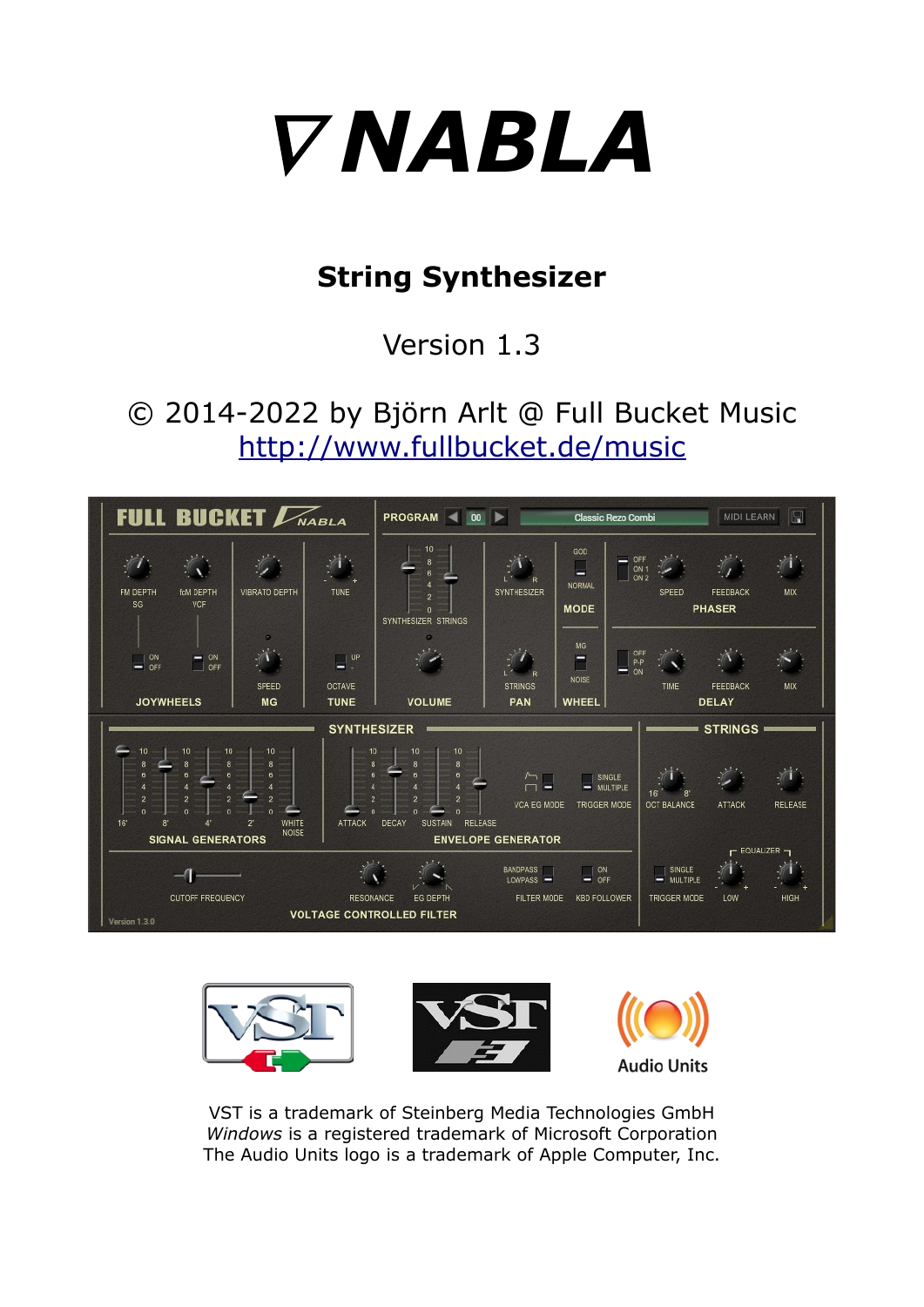# **Table of Contents**

| Turning The 4 Upside Down3                     |  |
|------------------------------------------------|--|
|                                                |  |
|                                                |  |
| Voltage Controlled Filter (VCF)5               |  |
| Envelope Generator (EG) and Voltage Controlled |  |
|                                                |  |
|                                                |  |
|                                                |  |
| Envelope Generator, Amplifier, Equalizer6      |  |
|                                                |  |
|                                                |  |
|                                                |  |
|                                                |  |
|                                                |  |
|                                                |  |
|                                                |  |
|                                                |  |
|                                                |  |
|                                                |  |
|                                                |  |
|                                                |  |
| The nabla.ini Configuration File11             |  |
|                                                |  |
| MIDI Control Change Messages11                 |  |
|                                                |  |
|                                                |  |
|                                                |  |
|                                                |  |
| Modulation Generator (MG) and Tune13           |  |
|                                                |  |
|                                                |  |
|                                                |  |
|                                                |  |
|                                                |  |
| Frequently Asked Questions15                   |  |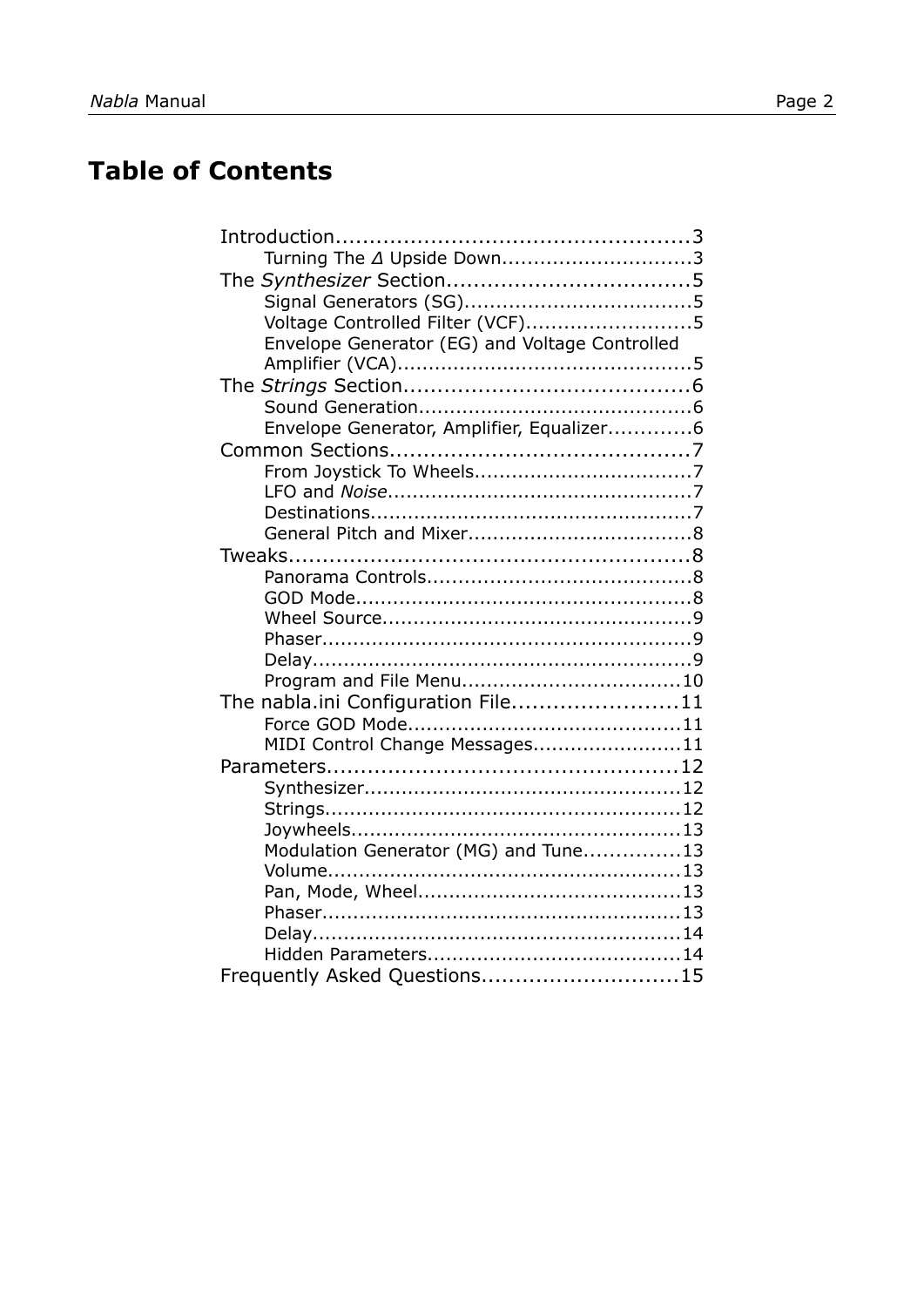# **Introduction**

*Nabla* is a software synthesizer plug-in for Microsoft Windows (VST2/VST3) and Apple macOS (VST2/VST3/AU) simulating the KORG® *Delta DL-50 Strings Synthesizer* from 1979. It is written in native C++ code for high performance and low CPU consumption. The main features are:

- Paraphonic *Synthesizer* and *Strings* sections
- Up to 64 voices polyphony
- *Synthesizer* section:
	- Four band-limited frequency divider-driven signal generators
	- Additional noise generator
	- 4-pole zero-delay feedback bandpass/lowpass filter
- *Strings* section:
	- Two band-limited frequency divider-driven signal generators
	- 2-band equalizer
	- Ensemble effect
- Flexible pitch/filter modulation by LFO or noise
- Tweaks (not to be found in the original *Delta*):
	- "GOD Mode" to provide *true* polyphony
	- Panning for *Synthesizer*/*Strings* sections
	- Built-in phaser and delay effects
- Double precision audio processing
- All parameters can be controlled by MIDI controllers
- Plug-in supports Windows and macOS (32 bit and 64 bit)

*Nabla* is based on the new **iPlug2** framework maintained by **Oli Larkin and the iPlug2 team**. Big thanks, guys!!! Without your work it would not have been possible to create a resizable *Nabla* user interface.

To resize the plug-in you just grab the yellow triangle at the bottom right of the *Nabla* window and drag it. You can save the current window size using the menu entry "Save Window Size" in the *[Program and File Menu](#page-9-0)*.

If you have trouble with the standard version of *Nabla* please grab the (sound-wise identical) "N" version of the plug-in which is based on the original **iPlug** framework.

### **Turning The** *Δ* **Upside Down**

Once upon a time I promised myself not to create a software simulation of an existing piece of hardware that I do not own by myself. Well, as you can see, I broke my promise: I never owned a *Delta* nor is it very likely that I ever will. But due to the internet – or better: due to gentle folks uploading material there for free – I was able to get the PDF of the original *Delta* service handbook including its' schematics, and tons of videos featuring this neat little instrument. At a first glance I thought "Well, you can use your own *deputy Mark II* to simulate the *Delta*!", but then I found out that this not exactly true.

The *Delta* follows a very clever (some would say "cheap") technical design of a polyphonic frequency divider-driven signal generator that is able to simultaneously create square waves in four footages (16', 8', 4', 2'). These waves – called *Signal Generators* – are nothing else than *choirs* of an electronic organ and can be mixed to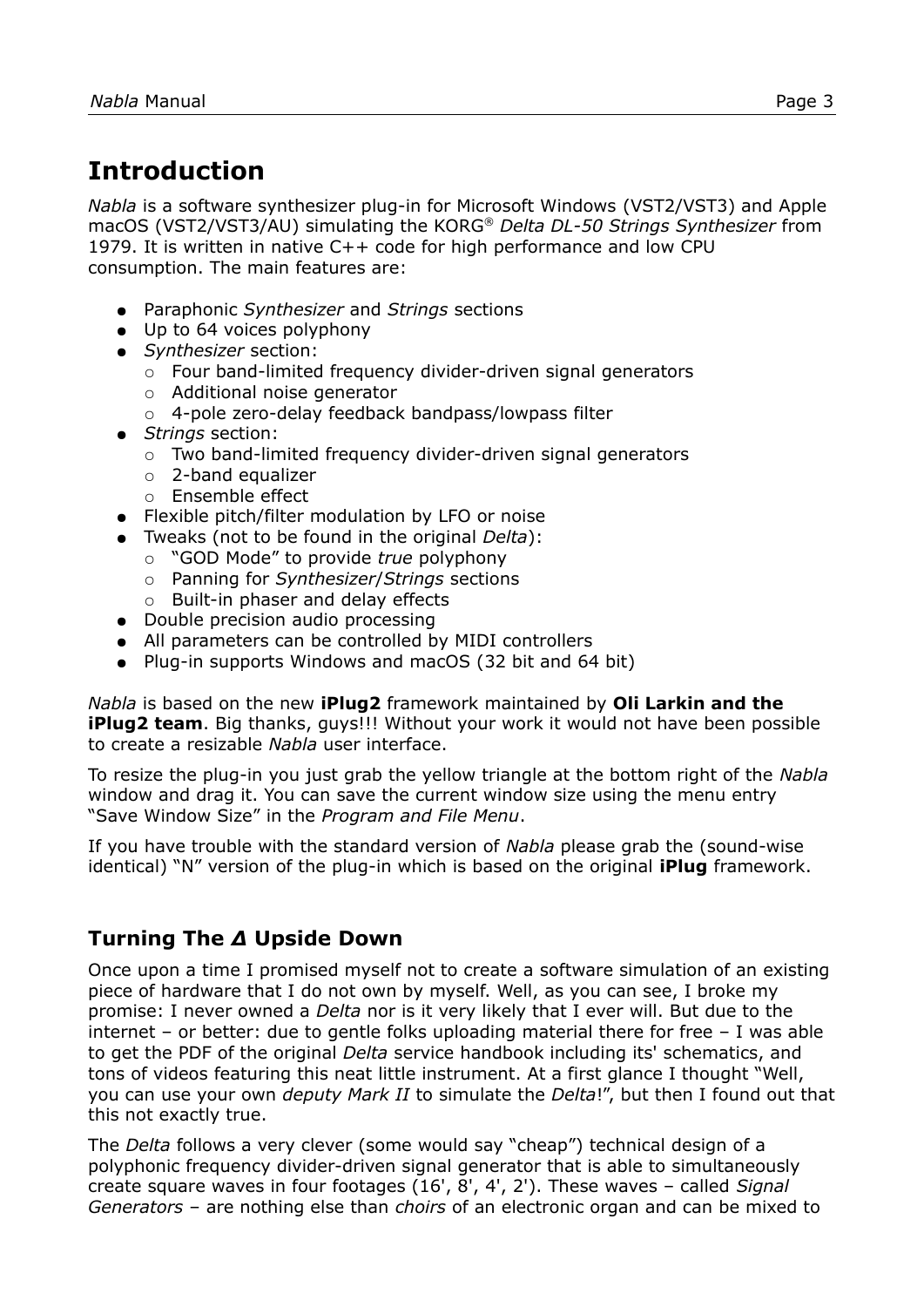produce other wave shapes. While the mixed generator signal is fed into *one single* Voltage Controlled Filter (VCF) and used for the *Delta's Synthesizer* section, a second, hard-wired mixer section combines the four signals to generate the rough equivalent of a 16' and an 8' sawtooth wave. These two "saws", running through a fixed *Ensemble* effect, are the basis for the *Strings* section.

The rest of the sound processing is *paraphonic*, meaning that there is *only one* VCF, ADSR envelope, and amplifier for the *Synthesizer*, and only one AR envelope and amp for the *Strings* section. Why? Well, just to save money – hardware is expensive.

Then what is so striking about the *Delta* besides the mystic "It's one of these good old analog thingies"? The *Delta* is very *usable*: Obviously, the Korg engineers, driven by the reckless forces of cost reduction, did a great job on selecting those controls that really make sense to lay one's hands on, and made them available for the user. "Limitation is the friend of Creativity", and within it's limits the *Delta* is damned efficient to use.

OK, as of today's standards, the *Delta* is indeed pretty limited, so I asked myself: "What would you almost always add to the *Delta* if you played it?"

First – a *Phaser*: The *Delta* contains a *String Ensemble*, and Monsieur Jarre somehow established the phaser as the natural companion to it.

Second – a *Delay*: Here I would like to give Klaus Schulze and Tangerine Dream the credit of making delays the standard effects of electronic music.

Third – a "GOD Mode": Hardware is expensive, software is cheap, so why not turn the *Delta* into a true polyphonic instrument? Thanks to the innovative *Generative Object Duplication*<sup>®</sup> technology you can now relieve this fine instrument from the Curse of Paraphony!

All decisions were made except for one: I needed a name for the plug-in version of the *Delta*. From Physics we know that there is a symbol like the Greek letter  $\Delta$  (Delta) rotated by 180 $^{\circ}$  (turned upside down), i.e.  $\nabla$ , and this symbol is called *Nabla*.

"You cannot name a plug-in *Nabla*!" I thought. Yes, I can.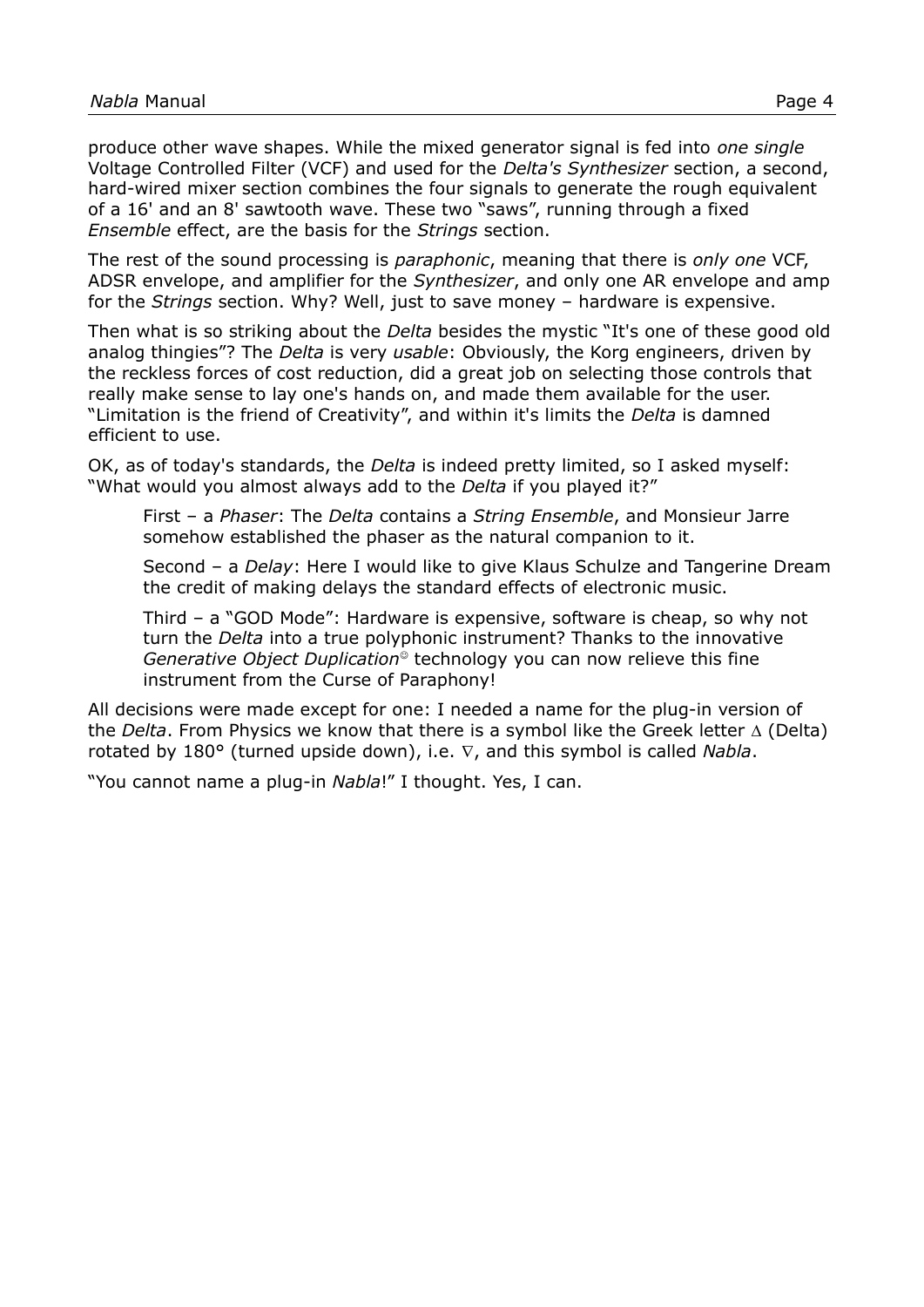# **The** *Synthesizer* **Section**

This somehow is the heart of *Nabla*: A polyphonic oscillator followed by a filter and an amplifier. An ADSR envelope to control the filter cutoff and/or the amplitude, plus a LFO for vibrato or cutoff modulation. The classic design of a JUNO 6. Or not?



# **Signal Generators (SG)**

The *Synthesizer* section is equipped with four *Signal Generators* providing square waves in four different octaves (16', 8', 4', 2') plus an additional *Noise* generator. The level of each signal is set by a dedicated fader. Note that the *Signal Generators* are realized by using only one Master oscillator and a "Top-Octave Synthesizer", followed by a cascade of frequency dividers. This means that the four square wave signals are totally correlated! For example the rising edge of the 16' square wave always falls together with the rising edge of the 8' square wave. The same is true for the 4' and 2' waves as well as for *keys* (i.e. *C* to *B*) of *different* octaves.

Until now the *Synthesizer* section is *fully polyphonic* – even more than a JUNO 6! But here comes the...

## **Voltage Controlled Filter (VCF)**

Yes, the *filter*, not the *filters*: The whole polyphonic signal pathway now becomes paraphonic (unless you switch to "real" polyphony, but that's a different story; see section *[GOD Mode](#page-7-0)*). The VCF can be run in two modes: *Lowpass* and *Bandpass*. It features a *Resonance* parameter (like in the *Delta* without self-oscillation), a control for positive or negative modulation by the ADSR envelope, and a *Key Follower* switch, tracking the highest key that is currently pressed. Oh, by the way, you can of course set the *Cutoff Frequency*, too.

Do I have to mention that I am using a *Zero-Delay Feedback* design for the filter?

## **Envelope Generator (EG) and Voltage Controlled Amplifier (VCA)**

The EG has the standard controls for *Attack*, *Decay*, *Sustain*, and *Release*; it can be used to control the VCF and/or the VCA. For the latter, one can instead select a simple "gated" envelope, resulting in a organ-like amplitude contour.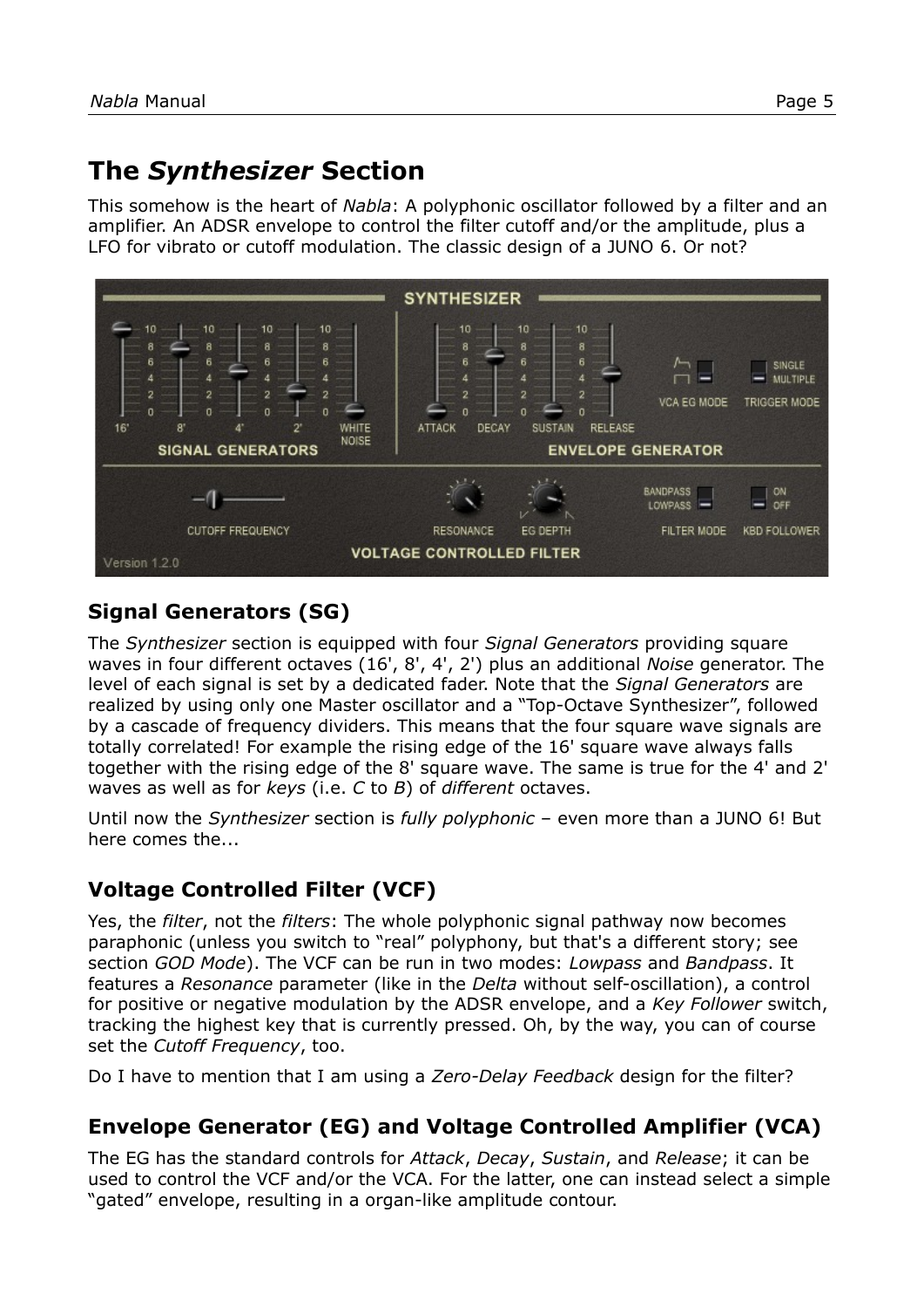The last control of the EG is the infamous *Trigger Mode* switch. Since there is only one VCF, VCA, and EG, what should happen if you press more than one key? You have two options: The EG is re-triggered for each additional key pressed (*Multiple Trigger*), or it is not re-triggered until all keys have been released and a new key is pressed (*Single Trigger*).

# **The** *Strings* **Section**

In the 70s, it was not uncommon to put multiple sections, e.g. Strings, Brass, Synthesizer, and Organ, into one box sharing a common keyboard controller; examples are the ARP *Quadra*, the Moog *Opus*, but also the Siel *Trilogy*, or the Yamaha *SK* series. The *Delta* is a modest instrument that only features two section different sections, the *Synthesizer* and the *Strings*.



## **Sound Generation**

*Nabla's* string sound is based on two sawtooth-like signals (16' and 8'). Note that both "saws" are derived from the same source as the *Signal Generators* of the *Synthesizer* section: A fixed, hard-wired mixer combines the four square waves (16', 8', 4', 2') "under the hood" to form the rough approximations of a 16' and an 8' sawtooth. Using the *Octave Balance* control, one can continuously fade between both "saws", and the result is run through an (again fixed & hard-wired) *Ensemble* effect.

### **Envelope Generator, Amplifier, Equalizer**

The *Strings* section again is paraphonic, i.e. for all voices there is only one amplifier controlled by an even simpler *Attack/Release* envelope. This envelope also features a *Trigger Mode* selector which has a slightly different effect than for the EG of the *Synthesizer*: Re-triggering in *Multiple* mode causes the envelope to reset the output to Zero, and then re-starts it from the very beginning of the Attack phase.

The *Strings'* last processing stage is the *Equalizer* with a low- and a high-shelf band. Nothing special here except that it may have quite an impact on the sound.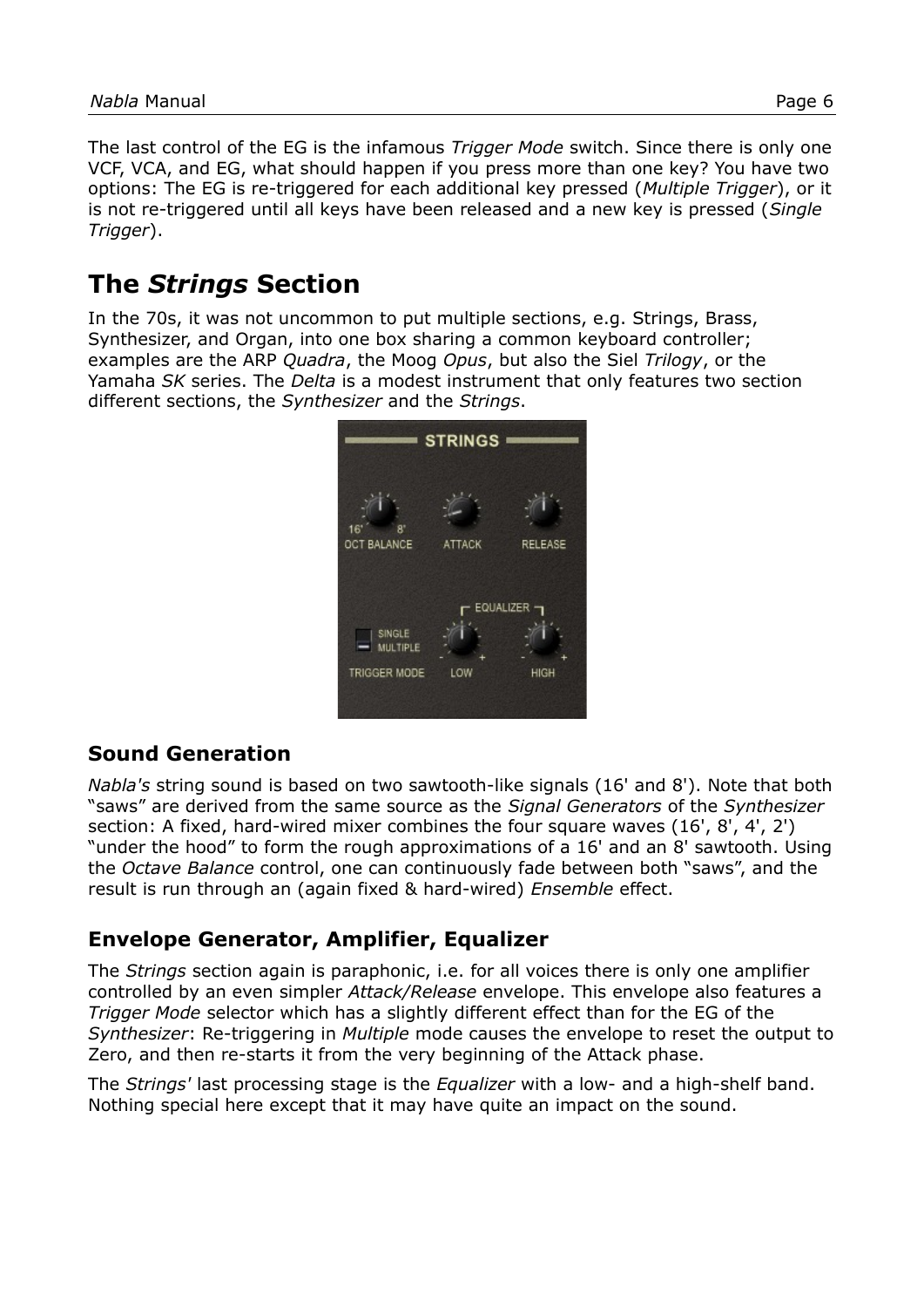# **Common Sections**

This chapter describes the features and controls common to both the *Synthesizer* and the *Strings* sections.



### <span id="page-6-0"></span>**From Joystick To Wheels**

The original *Delta* features a *joystick* for modulation purposes: The horizontal axis directly controls pitch and/or VCF cutoff frequency while the vertical axis controls the amount of modulation of the LFO (when pushing the joystick "up") or the *Noise* (when pulling the joystick "down").

However, joysticks are pretty out of fashion theses days (which is a pity) and modern controllers almost all have the classic *Pitch* and *Modulation wheels* instead. Thus, for *Nabla* I decided to map the horizontal joystick axis to the Pitch wheel and the vertical axis to the Modulation wheel. Unfortunately, you now have to select what modulation source (LFO or *Noise*) is controlled by the Modulation wheel; this is what the *Wheel* switch is for.

## **LFO and** *Noise*

Apart from the Pitch wheel there are two (!) other modulation sources available: The global LFO and the *Noise*. The LFO features a triangular wave ranging from 0.001Hz to 25Hz. This signal can be used directly to apply a *Vibrato* effect. Note that the *Vibrato* affects both the *Synthesizer* and the *Strings* section because both share the same generator bank!



*Noise* provides a *continuous* random signal, unlike the classic Sample & Hold which is a stepwise signal. There is no way to control it except for modulation depth.

## **Destinations**

Pitch and VCF cutoff frequency are the only destinations of modulation. The amount of pitch or *Frequency Modulation* (*FM*) and VCF or *Cutoff Frequency Modulation* (*FcM*) can be set separately. It's also possible to switch *FM* and/or *FcM* on or off.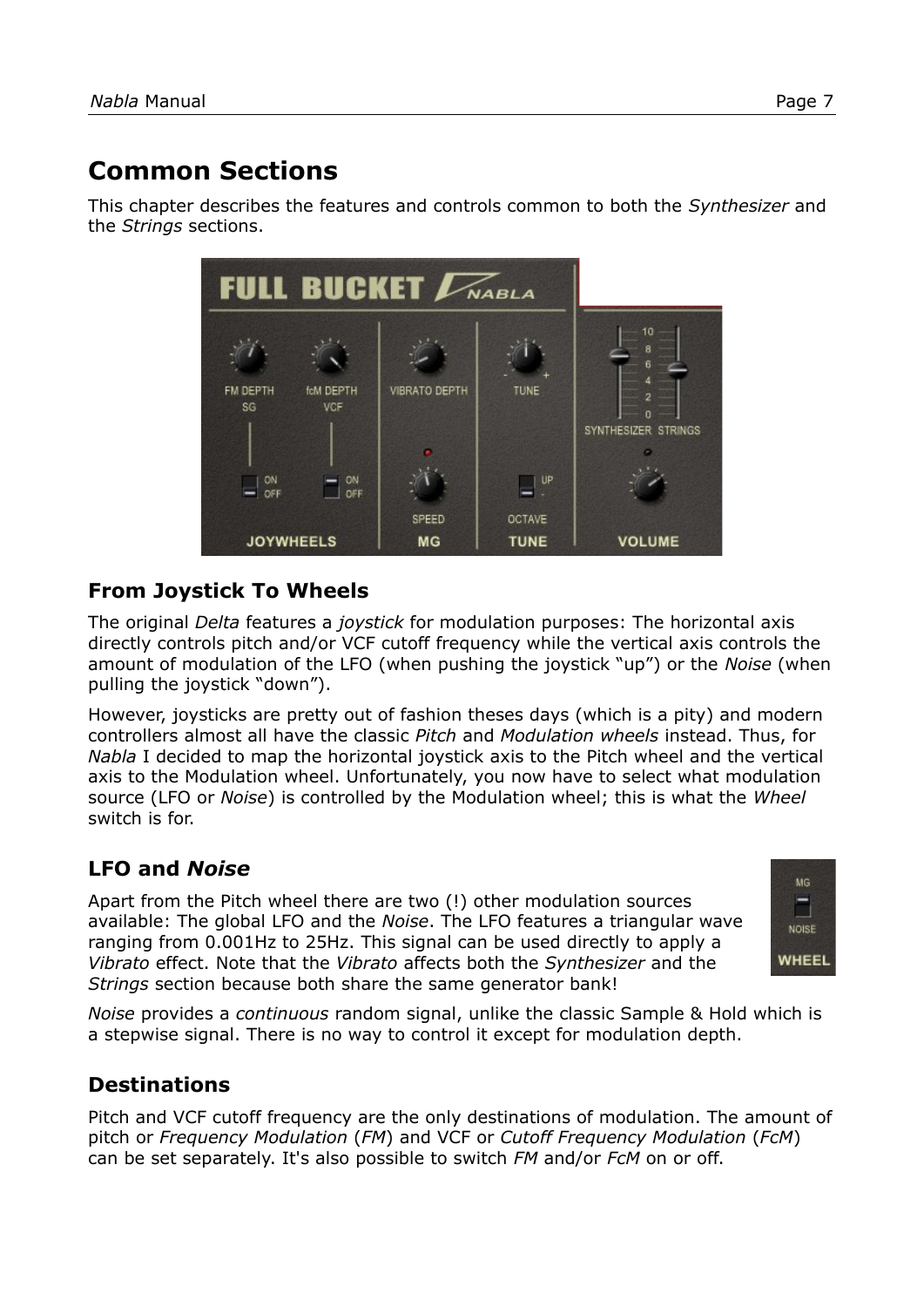### **General Pitch and Mixer**

The master tune is controlled by the *Tune* parameter, and the whole instrument can be "transposed" one octave up.

Finally, the volume of the *Synthesizer* and the *Strings* section as well as the overall *Volume* can be set individually.

# **Tweaks**

Up to now *Nabla* recreates all the features known from the *Delta*. Apart from the trivial ability to store and recall the programmed sound patches, I added some new features which I think are quite useful. However, I call them *tweaks* because 1) they are somehow tweaking the original design of the *Delta* and 2) "tweak" sounds cooler than "enhancement" or "improvement".



### **Panorama Controls**

The *Delta* features a general mono "Mix" output and two additional mono outputs for the *Synthesizer* and the *Strings* section. In the *Nabla* plug-in, these outputs are merged into a stereo output pair where both sections have their own *Panorama* control. I think this setup suits more the typical use case of today's music production, while the original output configuration is still available (just pan the two sections to opposite directions and handle the Left/Right outputs accordingly).

## <span id="page-7-0"></span>**GOD Mode**

A debatable tweak. I struggled long with myself whether I should include it or not. But what if one could play the *Delta* in full polyphonic glory? So I added a simple switch, applied my amazing *Generative Object Duplication* technology (which is even capable of modifying the color of LEDs), and turned *Nabla* into a true polyphonic instrument. Huzzah!

Note that in *GOD Mode* the *Trigger Mode* control of the *Synthesizer* section has no effect.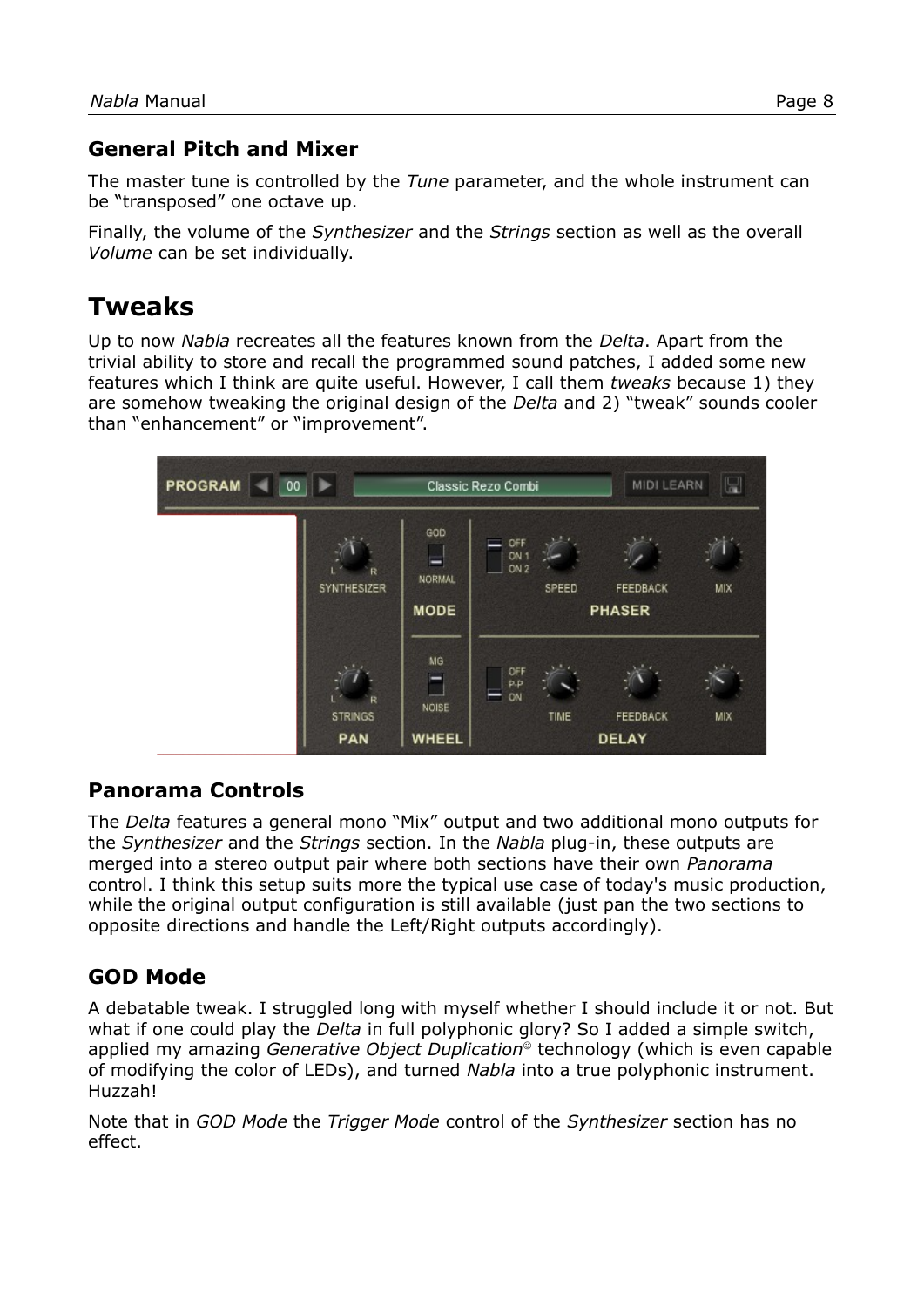#### **Wheel Source**

As explained in the section *[From Joystick To Wheels](#page-6-0)* the modulation source controlled by the Modulation wheel has to be chosen by the *Wheel* switch. This is because there exists no proper mapping between the two segments of the vertical joystick axis and the single dimension of the Modulation wheel.

#### **Phaser**

I love phasers, and it looks as if others love them too, at least in the context of string machines. The phaser of *Nabla* is a straight forward four stage zero-delay allpass filter with *Speed*, *Feedback* and *Mix* controls. Of course you can deactivate it.

### **Delay**

I love delays, and it looks as if others love them too, at least in the context of electronic music. The delay of *Nabla* simulates a classic *Bucket Brigade Delay* (BBD) with delay times from 62ms to 500ms.

Technical note: The delay consists of a fixed number of sample memory cells (the *buckets*, not to be confused with the *Full Buckets*) like a pipeline that the signal has to pass before it reoccurs at the output. The "speed" of transferring the signal through these cells determines the delay time, and since there is a "maximum speed" and a fixed number of cells, the minimum delay time is not 0 but 62ms.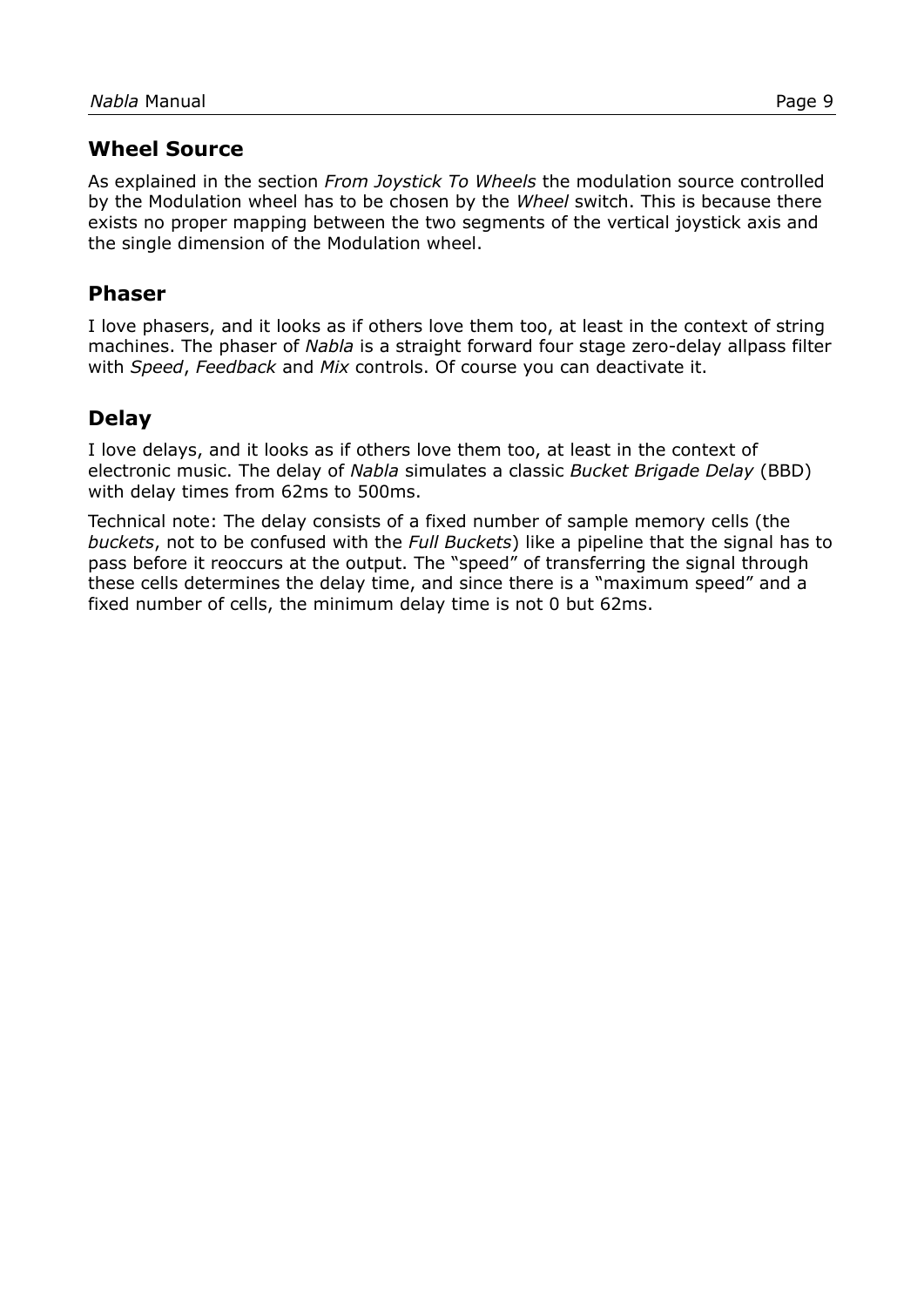#### <span id="page-9-0"></span>**Program and File Menu**

Not really a tweak but still something that the *Delta* did not have: A way of storing programs or *patches* and even giving them names! To select one of the 64 patches just click on the program number, and edit its' name by clicking in the text field.

When clicking on the *File* button, a context menu opens with the following options:

| <b>Copy Program</b>                      | Copy current program to internal clipboard                                                                            |
|------------------------------------------|-----------------------------------------------------------------------------------------------------------------------|
| <b>Paste Program</b>                     | Paste internal clipboard to current program                                                                           |
| <b>Load Program</b>                      | Load a FXP program file containing a patch to Nabla's<br>current program                                              |
| <b>Save Program</b>                      | Save Nabla's current program to a FXP program file                                                                    |
| <b>Load Bank</b>                         | Load a FXB bank file containing 64 patches into Nabla                                                                 |
| <b>Save Bank</b>                         | Save Nabla's 64 patches to a FXB bank file                                                                            |
| <b>Init Program</b>                      | Initialize the current program                                                                                        |
| <b>Reload Configuration</b>              | Reload Nabla's configuration file (see section The nabla.ini<br>Configuration File)                                   |
| <b>Save Configuration</b>                | Save Nabla's configuration file (see section The nabla.ini<br>Configuration File)                                     |
| <b>Select Startup Bank</b>               | Select the bank file that should always be loaded when<br>Nabla is started                                            |
| <b>Load Startup Bank</b>                 | Load the Startup bank file; can also be used to check what<br>the current Startup bank is                             |
| <b>Unselect Startup</b><br><b>Bank</b>   | Unselect the current Startup bank                                                                                     |
| <b>Check Online for</b><br><b>Update</b> | When connected to the Internet, this function will check if<br>a newer version of Nabla is available at fullbucket.de |
| Visit fullbucket.de                      | Open fullbucket.de in your standard browser                                                                           |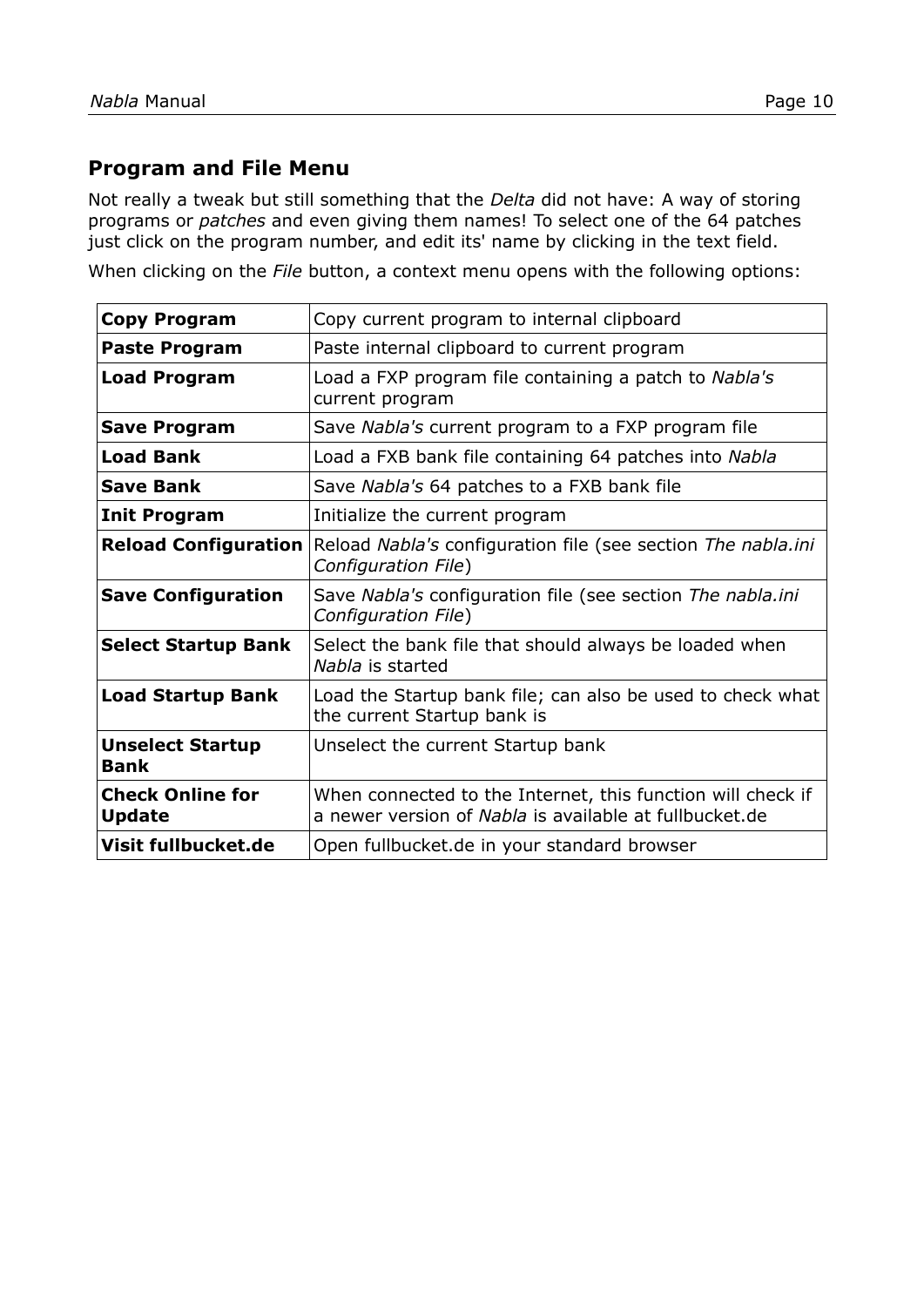# <span id="page-10-0"></span>**The nabla.ini Configuration File**

*Nabla* is able to read some settings from a configuration file (nabla.ini). The exact location of this file depends on your operating system and will be displayed when you click on "Reload" or "Save Configuration". After you have edited this INI file in a text editor, you have to reload it using the *Reload Configuration* command from the *File* menu (see section *[Program and File Menu](#page-9-0)*).

# **Force GOD Mode**

This setting configures whether GOD mode is forced to be "always on", regardless of what the *GOD Mode* switch is set to. This might be useful if you are annoyed by *Nabla's* Curse of Paraphony and want to enjoy the full capabilities of today's digital wonders without tweaking the current patch. Just add or modify the following section to/in nabla.ini:

**[Nabla] ForceGODMode = true**

If you want to disable *ForceGODMode*, just change true to false. If it is active then a virtual duct tape will be pasted over the *GOD Mode* switch.



## **MIDI Control Change Messages**

All parameters of *Nabla* can be controlled by MIDI controllers, or more precise: Each MIDI controller (except *Modulation Wheel* and *Sustain Pedal*) can control one of *Nabla's* parameters. The mapping is defined in nabla.ini for example like this:

```
[MIDI Control]
# General Purpose controllers
CC16 = 2 # Synth Volume
CC17 = 4 # Strings Volume
CC18 = 44 # Delay Time
CC19 = 45 # Delay Feedback
# trying to follow GM2 definitions here ;-)
CC7 = 1 # Volume
CC8 = 3 # Synth Pan
CC10 = 5 # Strings Pan
...
```
The syntax is straight forward:

```
CC<controller number> = <parameter ID>
```
Given the above example, controller 7 directly controls the overall *Volume* parameter, controller 44 the *Delay Time* etc. As you can see, comments are introduced by the Pound sign (#); they are here just for description purposes and completely optional.

The *parameter ID* of one of *Nabla's* parameters is given in the section *[Parameters](#page-11-0)* below. Note that the *controller number* can run from 0 to 119, with the exception of 1 (*Modulation Wheel*) and 64 (*Sustain Pedal*); the latter two are simply ignored.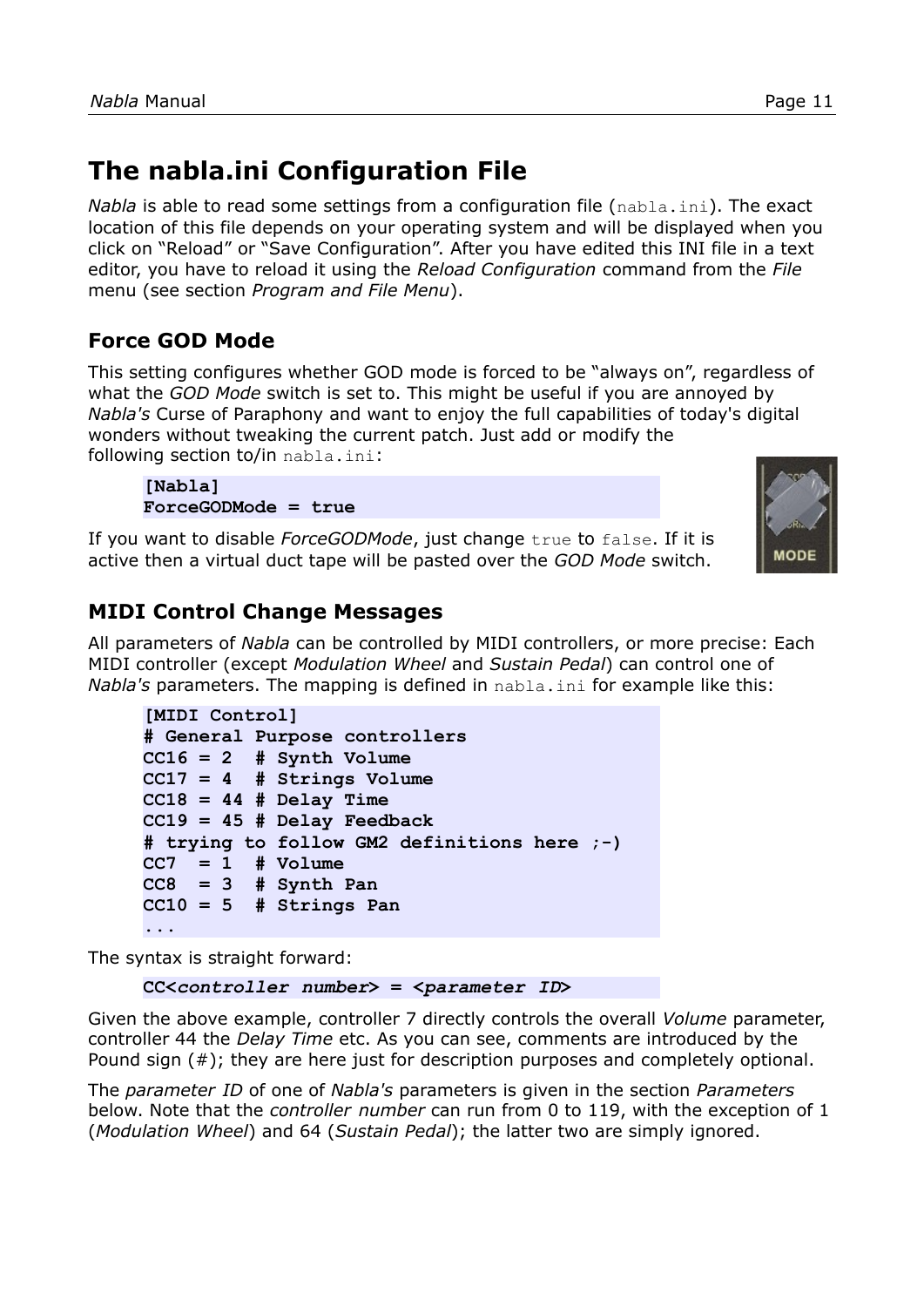# <span id="page-11-0"></span>**Parameters**

# **Synthesizer**

| parameter       | <b>ID</b> | description                                                                                                                  |
|-----------------|-----------|------------------------------------------------------------------------------------------------------------------------------|
| 16'             | 15        | volume of the 16' rectangle wave                                                                                             |
| 8'              | 16        | volume of the 8' rectangle wave                                                                                              |
| 4'              | 17        | volume of the 4' rectangle wave                                                                                              |
| 2'              | 18        | volume of the 2' rectangle wave                                                                                              |
| Noise           | 19        | volume of the Noise                                                                                                          |
| Attack          | 20        | attack time of the Synthesizer EG                                                                                            |
| Decay           | 21        | decay time of the Synthesizer EG                                                                                             |
| Sustain         | 22        | sustain level of the Synthesizer EG                                                                                          |
| Release         | 23        | release time of the Synthesizer EG                                                                                           |
| VCA EG<br>Mode  | 24        | selects whether the amplitude contour is controlled by the<br>EG or by a simple gated envelope                               |
| Trigger Mode    | 25        | selects if the EG will be re-triggered only after all keys have<br>been released (Single) or for each key pressed (Multiple) |
| Cutoff Freq.    | 26        | cutoff frequency                                                                                                             |
| Resonance       | 27        | resonance level                                                                                                              |
| <b>EG Depth</b> | 28        | amount of cutoff frequency modulation by the EG                                                                              |
| Filter Mode     | 29        | filter mode: Bandpass or Lowpass                                                                                             |
| Key Follower    | 30        | selects whether the cutoff frequency increases along with<br>the highest key pressed or not                                  |

# **Strings**

| parameter         | ID | description                                                                                                                                        |
|-------------------|----|----------------------------------------------------------------------------------------------------------------------------------------------------|
| Oct Balance       | 31 | mix between 16' and 8' wave                                                                                                                        |
| <b>Attack</b>     | 32 | attack time of the Strings envelope                                                                                                                |
| Release           | 33 | release time of the Strings envelope                                                                                                               |
| Trigger Mode      | 34 | selects whether the Strings envelope will be re-triggered<br>only after all keys have been released (Single) or for each<br>key pressed (Multiple) |
| Equalizer<br>Low  | 35 | gain of the low equalizer band                                                                                                                     |
| Equalizer<br>High | 36 | gain of the high equalizer band                                                                                                                    |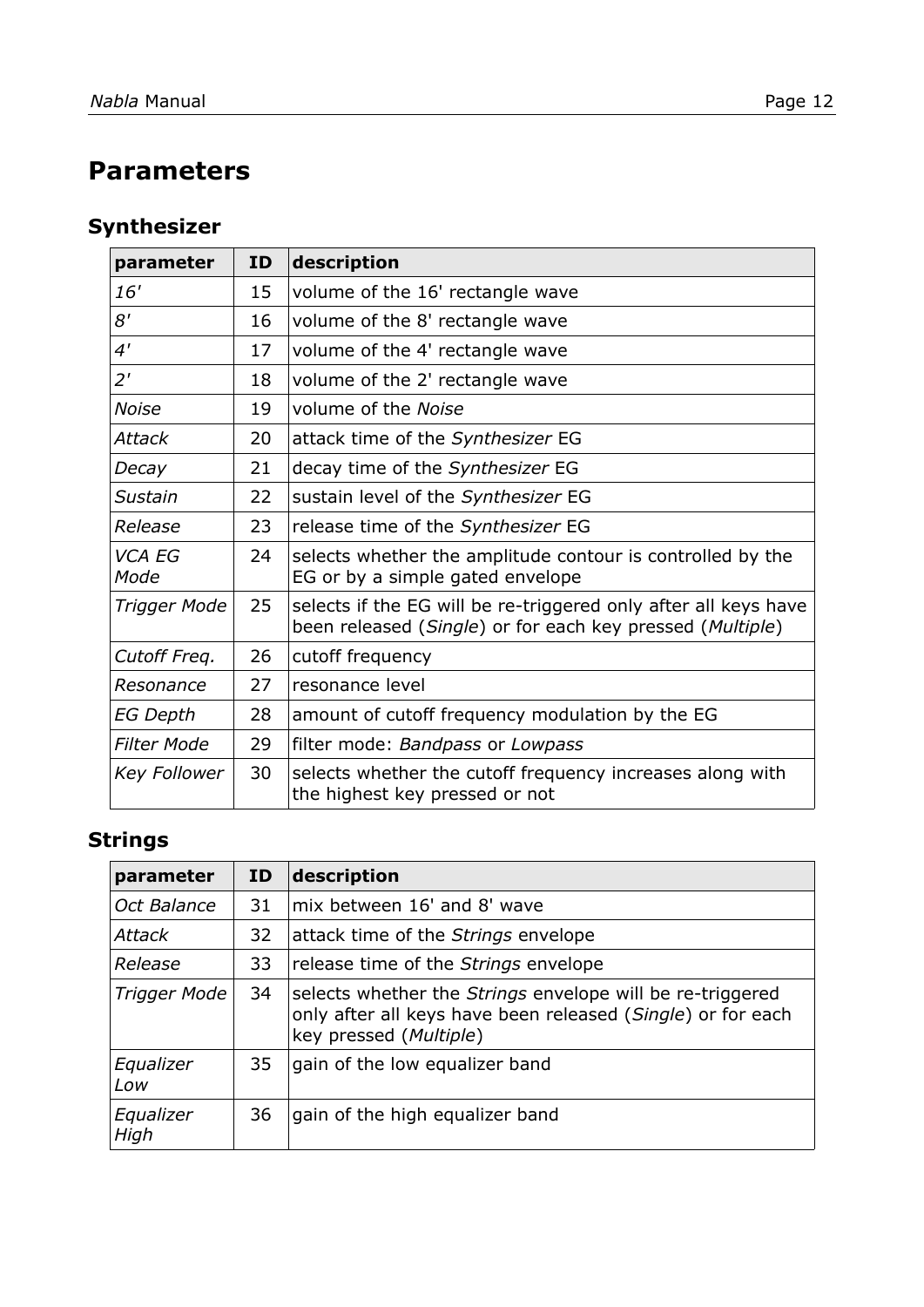# **Joywheels**

| parameter         | ID | description                        |
|-------------------|----|------------------------------------|
| FM SG             | 8  | enable or disable pitch modulation |
| $FM$ Depth SG $ $ | 9  | maximum amount of pitch modulation |
| fcM SG            | 10 | enable or disable VCF modulation   |
| fcM Depth<br>SG   | 11 | maximum amount of VCF modulation   |

# **Modulation Generator (MG) and Tune**

| parameter        | ID | description                              |
|------------------|----|------------------------------------------|
| Vibrato<br>Depth | 13 | amount of pitch modulation               |
| <b>Speed</b>     | 14 | rate of the MG (0 to 25Hz)               |
| Tune             | 6  | master tune                              |
| Octave           |    | switches the overall pitch one octave up |

# **Volume**

| parameter   | ID | description                       |
|-------------|----|-----------------------------------|
| Volume      |    | master volume                     |
| Synthesizer |    | volume of the Synthesizer section |
| Strings     |    | volume of the Strings section     |

# **Pan, Mode, Wheel**

| parameter       | ID | description                                                      |
|-----------------|----|------------------------------------------------------------------|
| Synthesizer     |    | panorama of the Synthesizer section                              |
| <b>Strings</b>  | 5  | panorama of the Strings section                                  |
| <b>GOD Mode</b> | 0  | switches the GOD mode (true polyphony) on or off                 |
| Wheel<br>Source | 12 | selects the source for the pitch/VCF modulation (MG or<br>Noise) |

### **Phaser**

| parameter | ID <sub>1</sub> | $\vert$ description                                 |
|-----------|-----------------|-----------------------------------------------------|
| Mode      | 37              | switches the phaser mode to On 1, On 2 or Off       |
| Speed     | 38              | rate of the phaser frequency modulation (0 to 25Hz) |
| Feedback  | 39.             | amount of feedback                                  |
| Mix       | 40              | mix between dry and wet signal                      |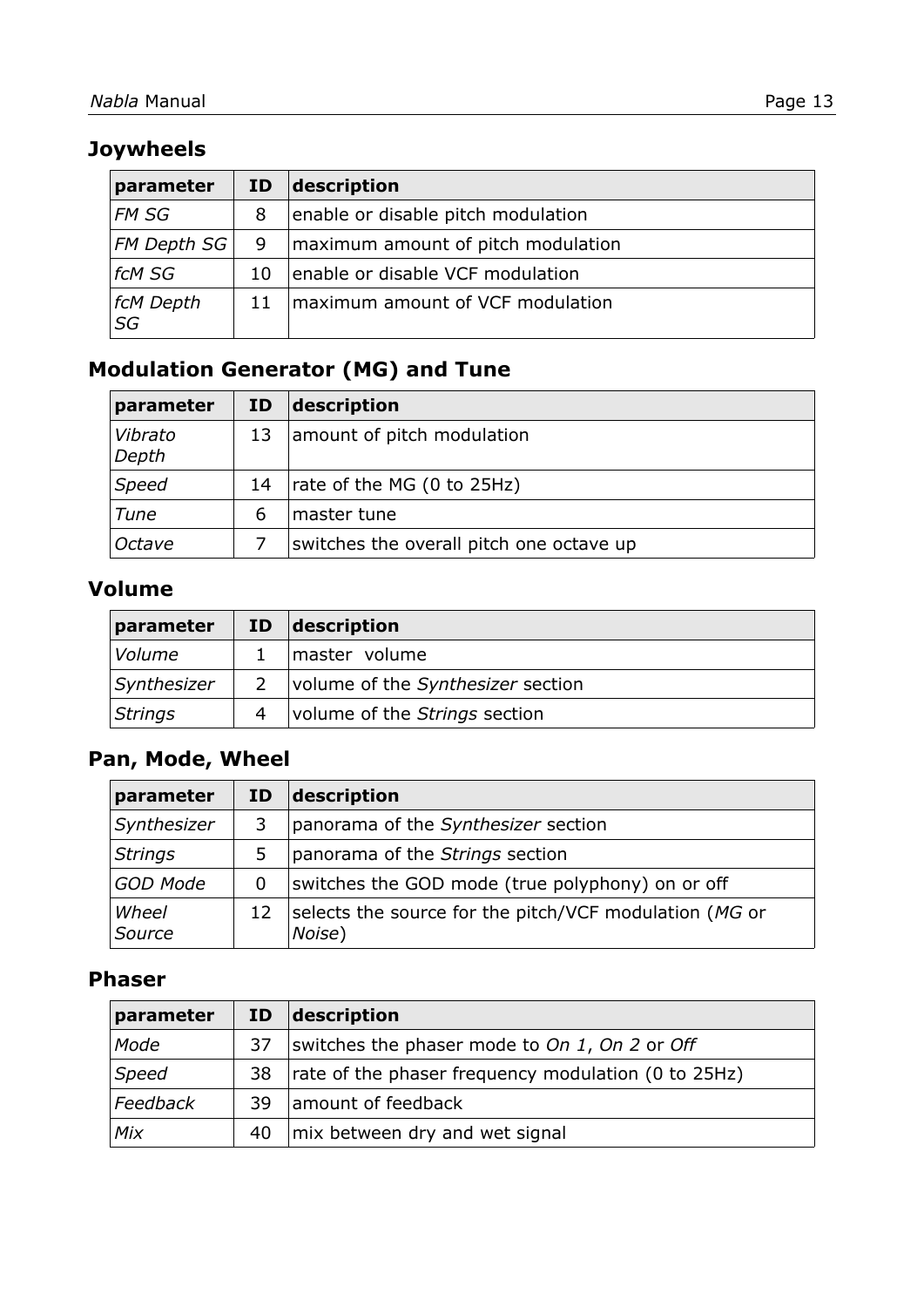# **Delay**

| parameter | <b>ID</b> | $\vert$ description                             |
|-----------|-----------|-------------------------------------------------|
| Mode      | 43        | switches the delay mode to On, Ping-Pong or Off |
| Time      | 44        | delay time (62 to 500ms)                        |
| Feedback  | 45        | amount of feedback                              |
| Mix       | 46        | mix between dry and wet signal                  |

### **Hidden Parameters**

| parameter                       | ID | description                                                          |
|---------------------------------|----|----------------------------------------------------------------------|
| Phaser<br>Frequency             | 41 | center frequency of the phaser                                       |
| Phaser<br>Modulation            | 42 | modulation amount of the phaser                                      |
| Ensemble<br>Delay 1             | 47 | delay time of delay line 1 of the Ensemble effect                    |
| Ensemble<br>Delay 2             | 48 | delay time of delay line 2 of the <i>Ensemble</i> effect             |
| Ensemble<br>LFO 1 Speed         | 49 | speed of the LFO 1 of the Ensemble effect                            |
| Ensemble<br>LFO 2 Speed         | 50 | speed of the LFO 2 of the Ensemble effect                            |
| Ensemble<br>LFO 1 to<br>Delay 1 | 51 | modulation amount of LFO 1 to delay line 1 of the<br>Ensemble effect |
| Ensemble<br>LFO 1 to<br>Delay 2 | 52 | modulation amount of LFO 1 to delay line 2 of the<br>Ensemble effect |
| Ensemble<br>LFO 2 to<br>Delay 1 | 53 | modulation amount of LFO 2 to delay line 1 of the<br>Ensemble effect |
| Ensemble<br>LFO 2 to<br>Delay 2 | 54 | modulation amount of LFO 2 to delay line 2 of the<br>Ensemble effect |